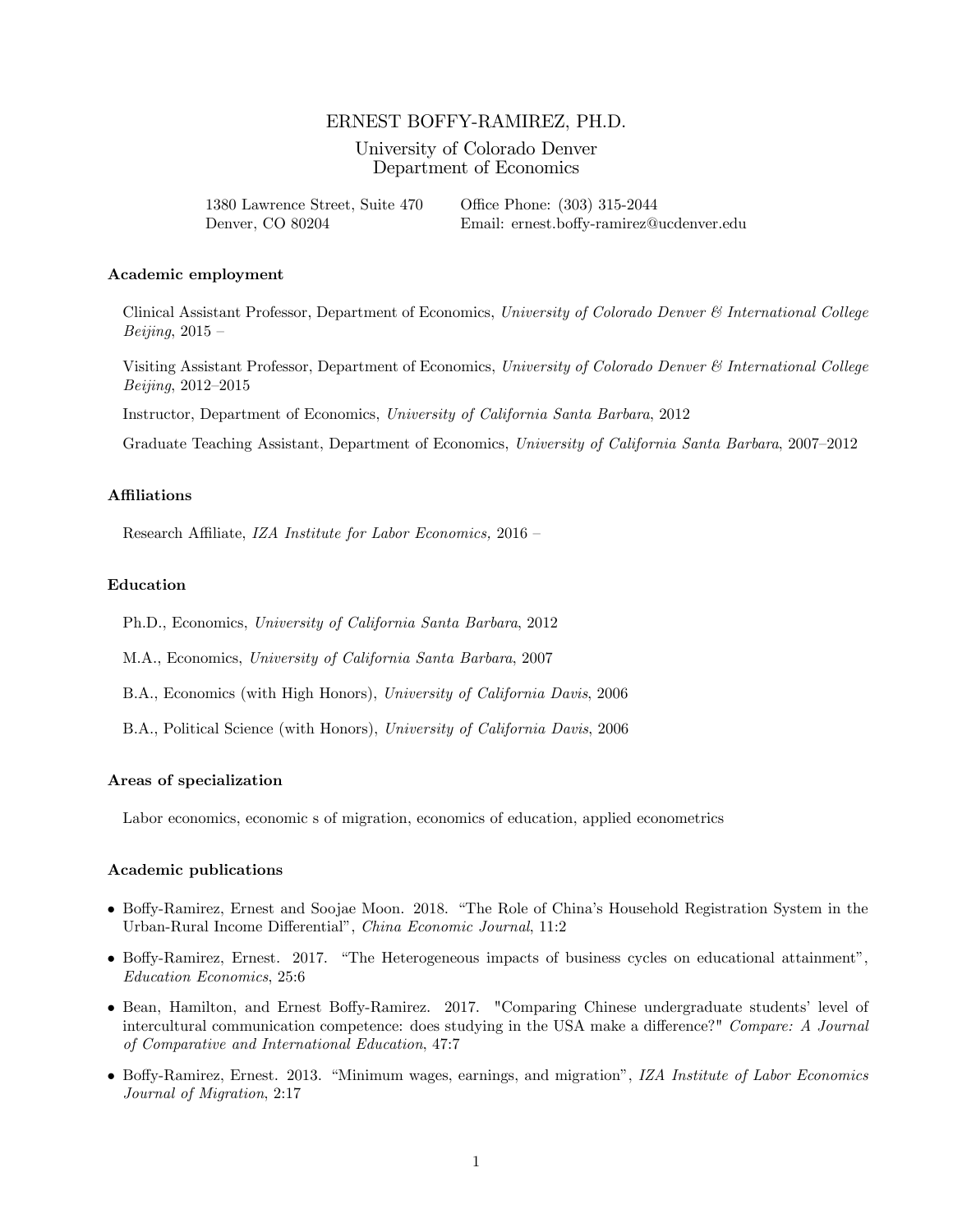#### Non-academic work

• Argys, Laura, Ernest Boffy-Ramirez, and Hani Mansour. 2019. "Denver Municipal Minimum Wage Report" prepared for the City of Denver Economic and Development Opportunity office

### Working papers

Boffy-Ramirez, Ernest. 2019. "The Short-Run Effects of the Minimum Wage on Employment and Labor Market Participation: Evidence from an Individual-Level Panel", IZA DP No. 12137

Abstract: Previous minimum wage literature has emphasized the importance of identifying a valid counterfactual control group for what would have happened if the minimum wage had not changed. This paper addresses the issue using an empirical strategy absent in the literature. Specifically, this paper takes advantage of individual-level longitudinal data from the CPS to control for unobserved individual-level heterogeneity and exposure to economic shocks that determine unemployment and labor force participation. Leveraging this empirical strategy provides evidence of a decrease in labor force participation immediately following a minimum wage increase, but no evidence of increases in unemployment or part-time work relative to full-time work. The labor force participation effects are larger in magnitude for individuals without a high school degree, blacks, and Latinos. Together, the empirical results suggest the excess supply of labor generated by a higher minimum wage is offset by individuals exiting the labor force.

### Research in progress

ìAir pollution and productivity at the extensive and intensive margins: Evidence from a natural experiment in South Korea"

"Measuring the return to education amongst the least educated immigrants in the U.S."

#### Teaching

- Introduction to Econometrics (University of Colorado Denver)
- Statistics with Computer Applications (University of Colorado Denver  $\mathcal{C}$  International College Beijing)
- Introduction to Mathematical Economics (International College Beijing)
- Labor Economics (*University of Colorado Denver & International College Beijing*)
- The Economics of Race & Gender (International College Beijing)
- Game Theory with Economic Applications (University of California Santa Barbara, University of Colorado Denver, & International College Beijing)
- Special Topics in Applied Economics seminar (International College Beijing)

#### Academic recognition

Association of College and University Educators and the American Council on Education (ACUE) Certificate in Effective College Instruction 2020

International College Beijing Professional Development grant, 2015, 2018, 2019

Western Economic Association International Graduate Student Dissertation Workshop award recipient, 2011

Doctoral Scholar's Central Fellowship recipient, University of California Santa Barbara, 2006–2011

Recognition of High Honors for thesis titled "The industrialization of Mexico's Northern border and laborer health", University of California Davis, 2006